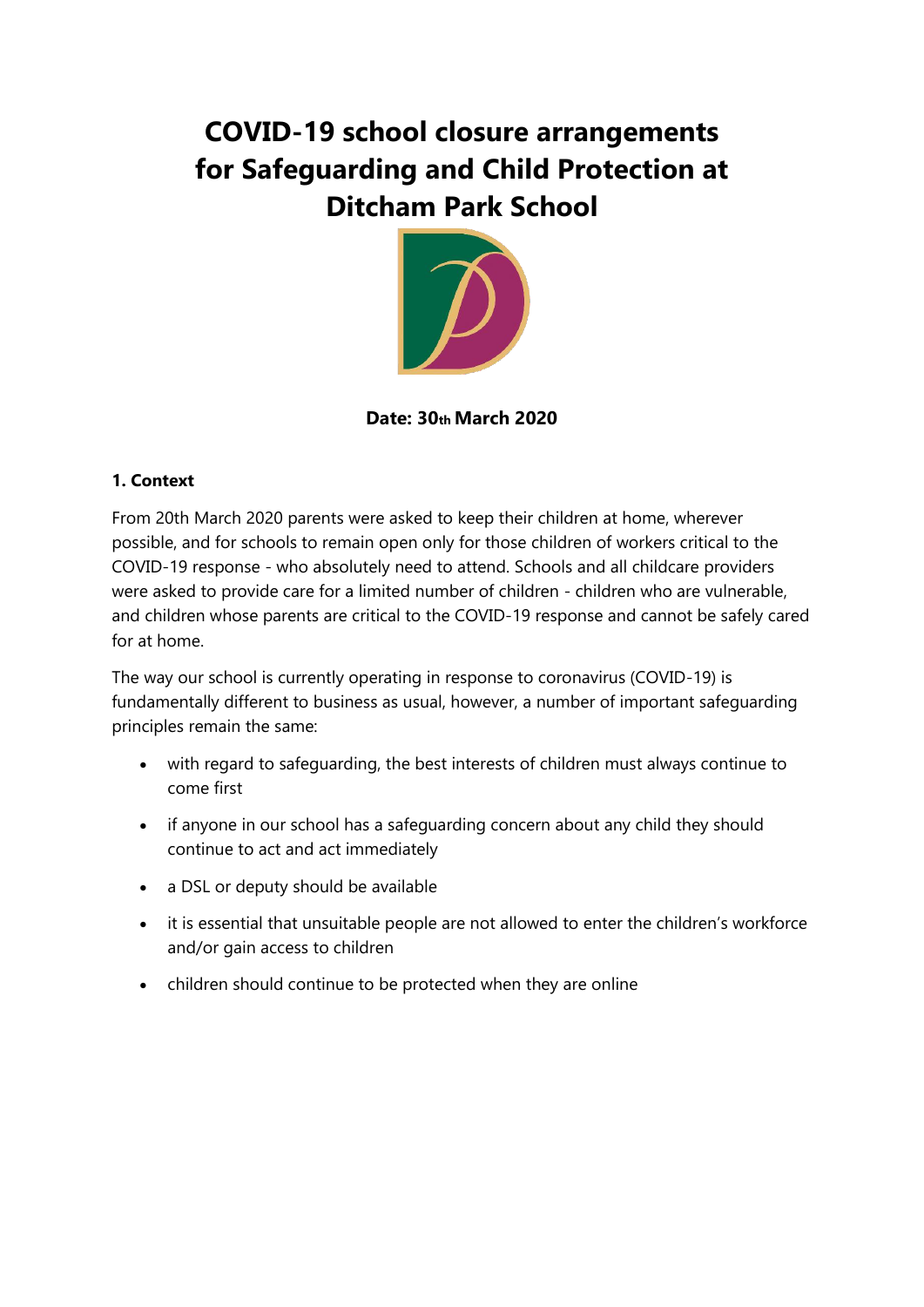This addendum of the Ditcham Park School Child Protection policy contains details of our individual safeguarding arrangements in the following areas:

- Vulnerable children
- Attendance monitoring
- Designated Safeguarding Lead
- Reporting a concern
- Safeguarding Training and induction
- Safer recruitment/volunteers and movement of staff
- Online safety in schools and colleges
- Children and online safety away from school and college
- Supporting children not in school
- Supporting children in school
- Peer on Peer Abuse

#### **Key contacts**

| Role                                         | <b>Name</b>              | <b>Contact</b><br>number | <b>Email</b>                             |
|----------------------------------------------|--------------------------|--------------------------|------------------------------------------|
| Designated<br>Safeguarding<br>Lead           | Mark Philips             | 07730 130093             | mark.philips@ditchampark.com             |
| Deputy<br>Designated<br>Safeguarding<br>Lead | Jane Langdon-<br>Shreeve |                          | jane.langdon-<br>shreeve@ditchampark.com |
| Headmaster                                   | Graham<br>Spawforth      | 07889 116512             | graham.spawforth@ditchampark.com         |
| Head of Juniors                              | <b>Helen Parrott</b>     | 07730 130092             | helen.parrott@ditchampark.com            |
| Chair of<br>Governors                        | <b>Chris Pickett</b>     | 07831 301535             | chairofgovernors@ditchampark.com         |
| Safeguarding<br>Governor                     | Lorraine Albon           |                          | lorrainealbon@gmail.com                  |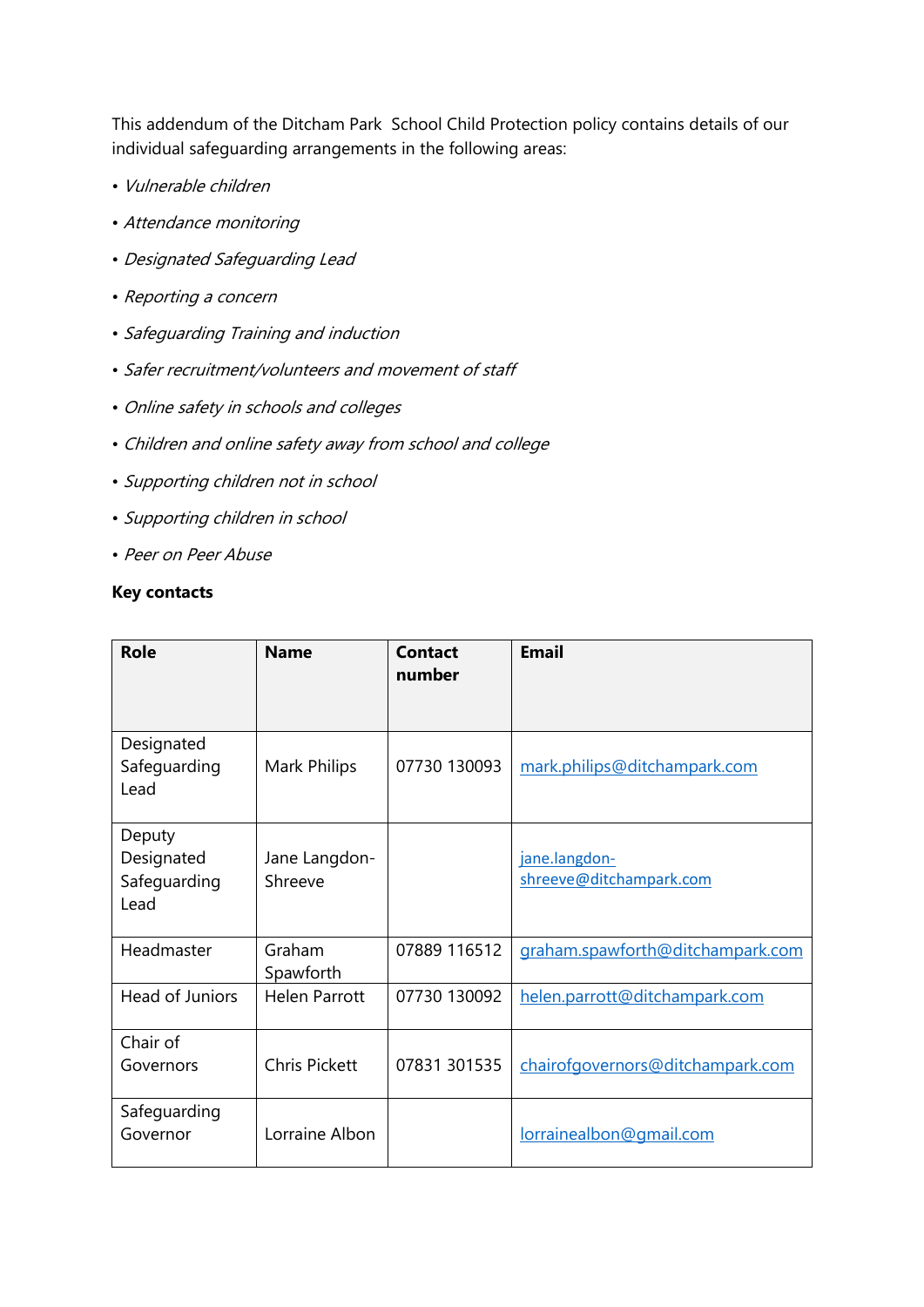#### **Vulnerable children**

Vulnerable children include those who have a social worker and those children and young people up to the age of 25 with education, health and care (EHC) plans.

Those who have a social worker include children who have a Child Protection Plan and those who are looked after by the Local Authority. A child may also be deemed to be vulnerable if they have been assessed as being in need or otherwise meet the definition in section 17 of the Children Act 1989.

Those with an EHC plan will be risk-assessed in consultation with the Local Authority and parents, to decide whether they need to continue to be offered a school or college place in order to meet their needs, or whether they can safely have their needs met at home. This could include, if necessary, carers, therapists or clinicians visiting the home to provide any essential services.

Many children and young people with EHC plans can safely remain at home.

Eligibility for free school meals in and of itself should not be the determining factor in assessing vulnerability.

Senior leaders, especially the Designated Safeguarding Lead (and deputy) know who our most vulnerable children are. They have the flexibility to offer a place to those on the edge of receiving children's social care support.

Ditcham Park School will continue to work with and support children's social workers to help protect vulnerable children. This includes working with and supporting children's social workers and the local authority virtual school head for looked-after and previously lookedafter children. The lead person for this will be: Mark Philips DSL

There is an expectation that vulnerable children who have a social worker will attend an education setting, so long as they do not have underlying health conditions that put them at risk. In circumstances where a parent does not want to bring their child to an education setting, and their child is considered vulnerable, the social worker and Ditcham Park School will explore the reasons for this directly with the parent.

Where parents are concerned about the risk of the child contracting COVID19, Ditcham Park School or the social worker will talk through these anxieties with the parent/carer following the advice set out by Public Health England.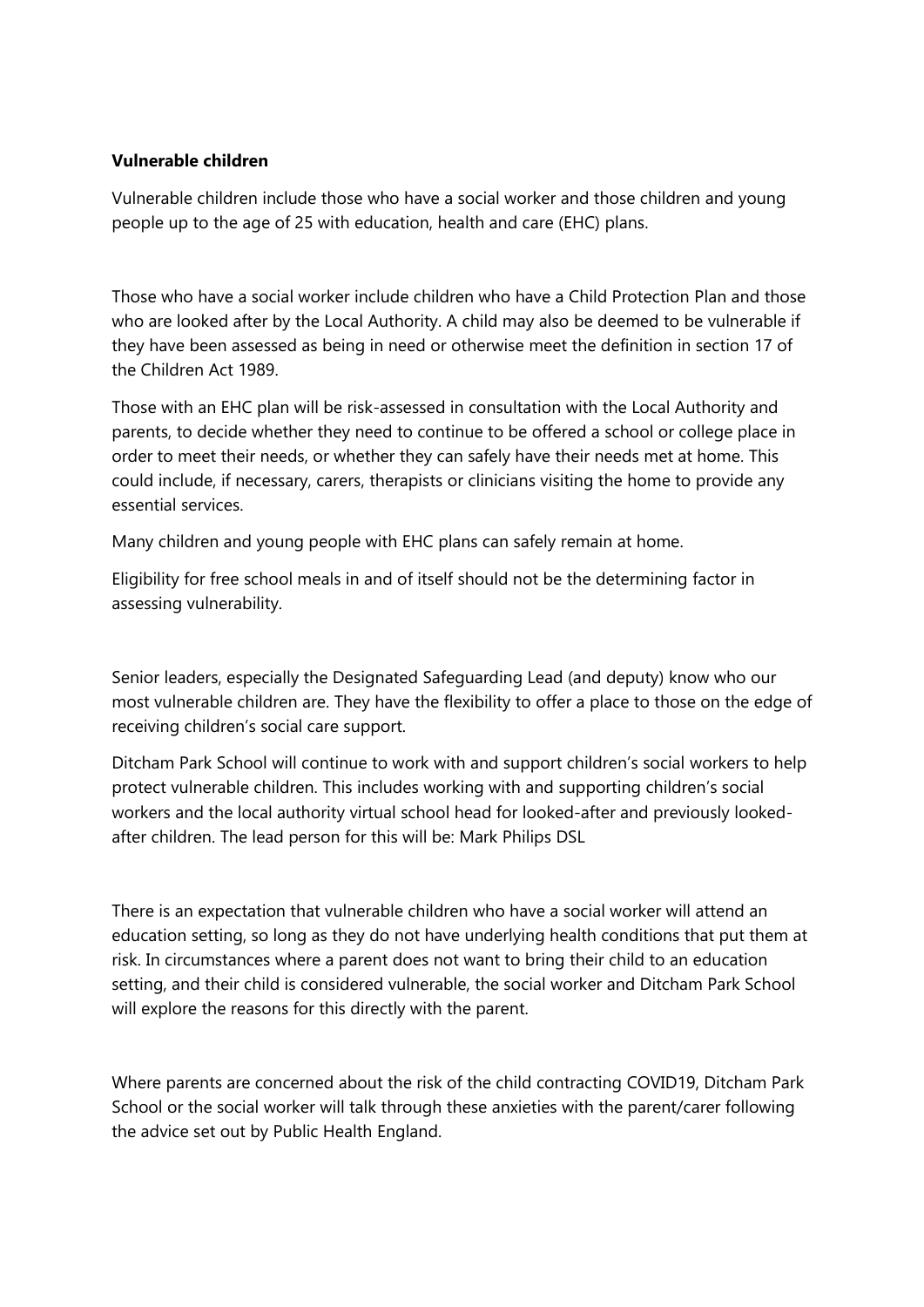Ditcham Park School will encourage our vulnerable children and young people to attend school.

# **Attendance monitoring**

Local authorities and education settings do not need to complete their usual day-to- day attendance processes to follow up on non-attendance.

Ditcham Park School and social workers will agree with parents/carers whether children in need should be attending school – will then follow up on any pupil that they were expecting to attend, who does not.

In all circumstances where a vulnerable child does not take up their place at school, or discontinues, Ditcham Park School will notify their social worker.

# **Designated Safeguarding Lead**

Ditcham Park School has a Designated Safeguarding Lead (DSL) and a Deputy DSL. The Designated Safeguarding Lead is: Mark Philips

The Deputy Designated Safeguarding Lead is: Jane Langdon-Shreeve

A member of staff paid on the leadership scale will always be in school. Where there is not a trained DSL (or deputy) on site, they will be available to be contacted via phone or email - for example when working from home.

Where a trained DSL (or deputy) is not on site, in addition to the above, a member of SLT will assume responsibility for co-ordinating safeguarding on site. This might include updating and managing access to child protection online management system, CPOMS and liaising with the offsite DSL (or deputy) and as required, liaising with children's social workers where they require access to children in need and/or to carry out statutory assessments at the school.

It is important that all Ditcham Park School staff and volunteers have access to a trained DSL (or deputy). All staff can check the rota to ascertain which member of the leadership team is available on that day.

If necessary, the DSL will continue to engage with social workers, and attend all multiagency meetings, which can be done remotely.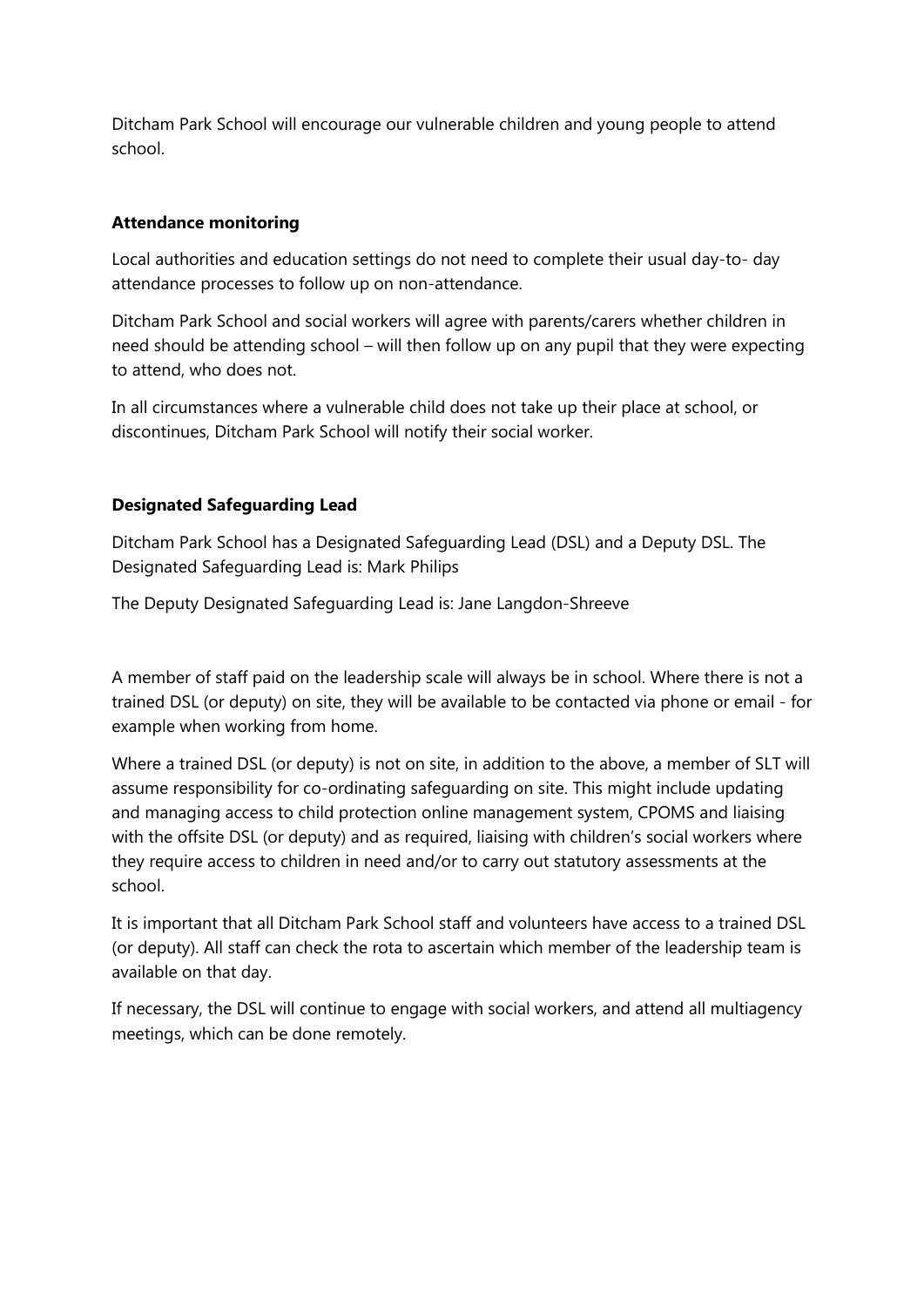#### **Reporting a concern**

Where staff have a concern about a child, they should continue to follow the process outlined in the school Child Protection Policy; this includes making a report via CPOMS, which can be done remotely.

In the unlikely event that a member of staff cannot access their CPOMS from home, they should email the Designated Safeguarding Lead, [\(mark.philips@ditchampark.com\)](mailto:mark.philips@ditchampark.com) marking the email as high priority. This will ensure that the concern is received.

Staff are reminded of the need to report any concern immediately and without delay.

Where staff are concerned about an adult working with children in the school, they should use email the headteacher immediately to report the concern.

Concerns around the Headteacher should be directed to the Chair of Governors: Chris Pickett.

# **Safeguarding Training and induction**

DSL training is very unlikely to take place whilst there remains a threat of the COVID 19 virus.

For the period COVID-19 measures are in place, a DSL (or deputy) who has been trained will continue to be classed as a trained DSL (or deputy) even if they miss their refresher training.

All existing school staff have had safeguarding training and have read part 1 of Keeping Children Safe in Education (2019). The DSL should communicate with staff any new local arrangements, so they know what to do if they are worried about a child.

Where new staff are recruited, or new volunteers enter Ditcham Park School, they will continue to be provided with a safeguarding induction. If staff are deployed from another education or children's workforce setting to our school, we will take into account the DfE supplementary guidance on safeguarding children during the COVID-19 pandemic and will accept portability as long as the current employer confirms in writing that:-

• the individual has been subject to an enhanced DBS and children's barred list check

- there are no known concerns about the individual's suitability to work with children
- there is no ongoing disciplinary investigation relating to that individual

Upon arrival, they will be given a copy of the receiving setting's child protection policy, confirmation of local processes and confirmation of DSL arrangements.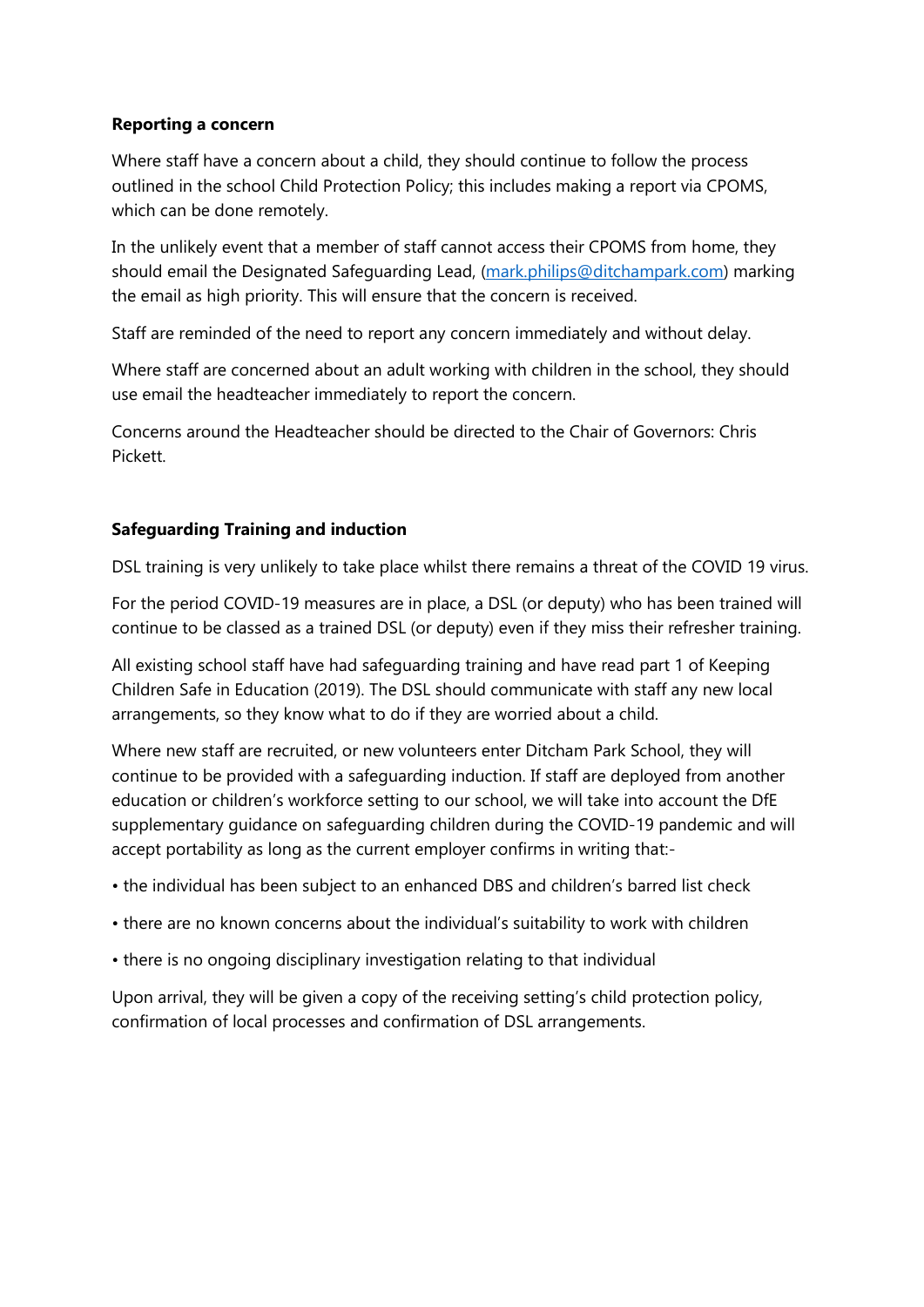# **Children moving schools and colleges**

Where children are attending another setting, Ditcham Park School will do whatever we reasonably can to provide the receiving institution with any relevant welfare and child protection information. This will be especially important where children are vulnerable. The receiving institution will be made aware of the reason the child is vulnerable and of any arrangements in place to support them. As a minimum the receiving institution will, as appropriate, have access to a vulnerable child's EHC plan, child in need plan, child protection plan or, for looked-after children, their personal education plan and know who the child's social worker. This will ideally happen before a child arrives and, where that is not possible as soon as reasonably practicable. Any exchanges of information will ideally happen at DSL (or deputy) level, and likewise between special educational needs co-ordinators/named individual with oversight of SEN provision for children with EHC plans. However, it is acknowledged this may not always be possible. Where this is the case senior leaders willtake responsibility.

While Ditcham Park School will continue to have appropriate regard to data protection and GDPR, they do not prevent the sharing of information for the purposes of keeping children safe.

# **Online safety in schools and colleges**

Ditcham Park School will continue to provide a safe environment, including online. This includes the use of an online filtering system.

Where students are using computers in school, appropriate supervision will be in place.

# **Safer recruitment/volunteers and movement of staff**

It remains essential that people who are unsuitable are not allowed to enter the children's workforce or gain access to children. Ditcham Park School will continue to follow the relevant safer recruitment processes for our setting, including, as appropriate, relevant sections in part 3 of KCSIE. In response to COVID-19, the Disclosure and Barring Service (DBS) has made changes to its [guidance on standard and enhanced](https://www.gov.uk/government/news/covid-19-changes-to-standard-and-enhanced-id-checking-guidelines) DBS ID checking to minimise the need for face-to-face contact.

Where Ditcham Park School is utilising volunteers, we will continue to follow the checking and risk assessment process as set out in paragraphs 167 to 172 of KCSIE. Under no circumstances will a volunteer who has not been checked be left unsupervised or allowed to work in regulated activity.

Ditcham Park School will to follow our legal duty to refer to the DBS anyone who has harmed or poses a risk of harm to a child or vulnerable adult. Full details can be found at paragraph 163 of KCSIE.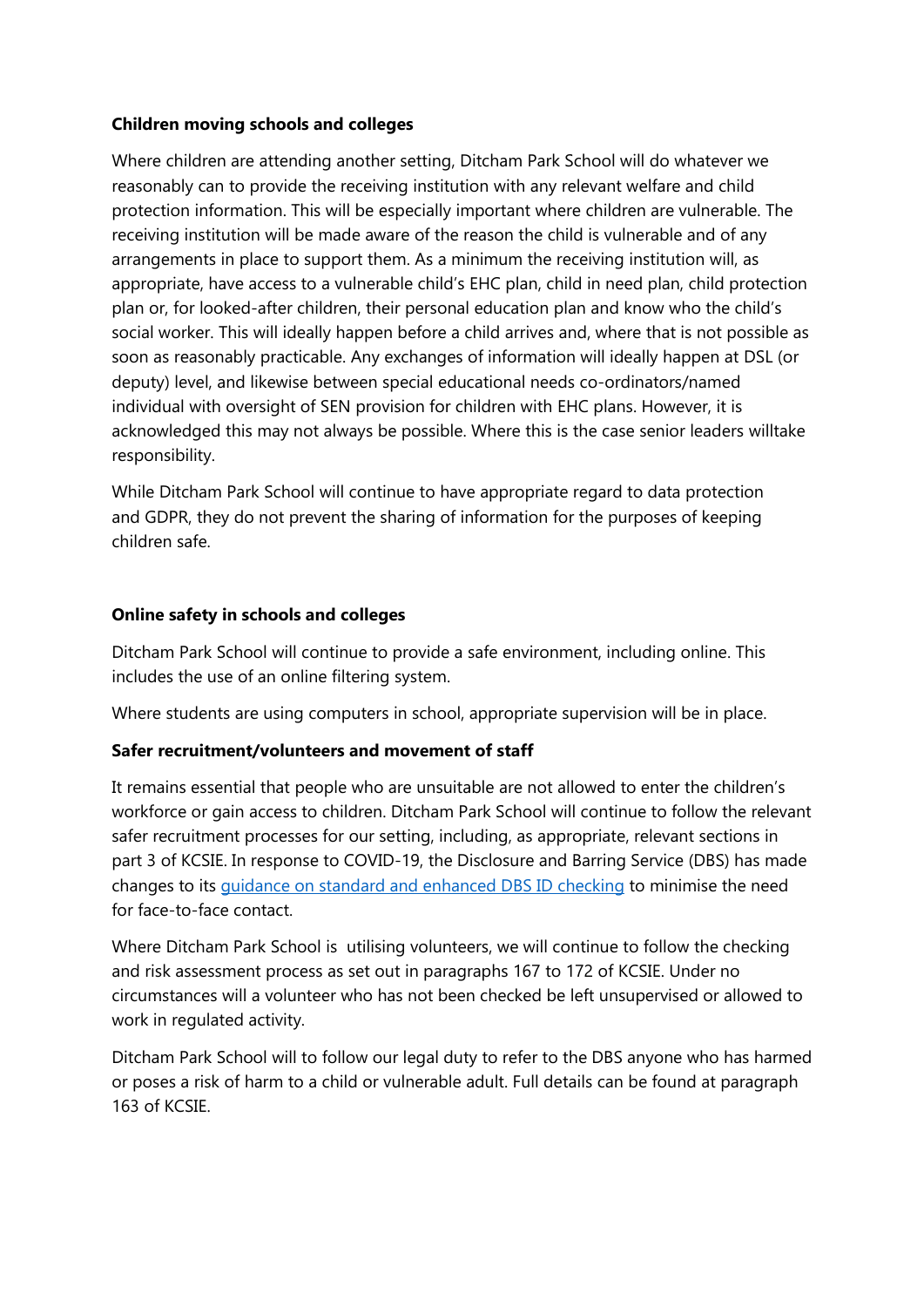Ditcham Park School will continue to consider and make referrals to the Teaching Regulation Agency (TRA) as per paragraph 166 of KCSIE and the TRA's '[Teacher misconduct advice for](https://www.gov.uk/guidance/teacher-misconduct-referring-a-case)  [making a referral.](https://www.gov.uk/guidance/teacher-misconduct-referring-a-case)

During the COVID-19 period all referrals should be made by emailing [Misconduct.Teacher@education.gov.uk.](mailto:Misconduct.Teacher@education.gov.uk)

Whilst acknowledging the challenge of the current environment, it is essential from a safeguarding perspective that any school or college is aware, on any given day, which staff/volunteers will be in the school or college, and that appropriate checks have been carried out, especially for anyone engaging in regulated activity.

As such, Ditcham Park School will continue to keep the single central record (SCR) up to date as outlined in paragraphs 148 to 156 in KCSIE.

#### **Online safety in schools and colleges**

Ditcham Park School will continue to provide a safe environment, including online. This includes the use of an online filtering system.

Where students are using computers in school, appropriate supervision will be in place.

#### **Children and online safety away from school**

Ditcham Park School will continue to do all it reasonably can to keep all of ourchildren safe. In most cases, the majority of children will not be physically attending our school. It is important that all staff who interact with children, including online, continue to look out for signs a child may be at risk. Any such concerns should be dealt with as per the child protection policy and where appropriate referrals should still be made to children's social care and as required the police.

Ditcham Park School will consider the safety of our children when they are asked to work online. The starting point for online teaching will be that the same principles as set out in the school's staff code of conduct. This policy includes acceptable use of technologies, staff pupil/student relationships and communication including the use of social media. The policy will apply equally to any existing or new online and distance learning arrangements which are introduced.

Ditcham Park School will ensure any use of online learning tools and systems is in line with privacy and data protection/GDPR requirements.

An essential part of the online planning process will be ensuring children who are being asked to work online have very clear reporting routes in place so they can raise any concerns whilst online. As well as reporting routes back to the school this will also signpost children to age appropriate practical support from the likes of: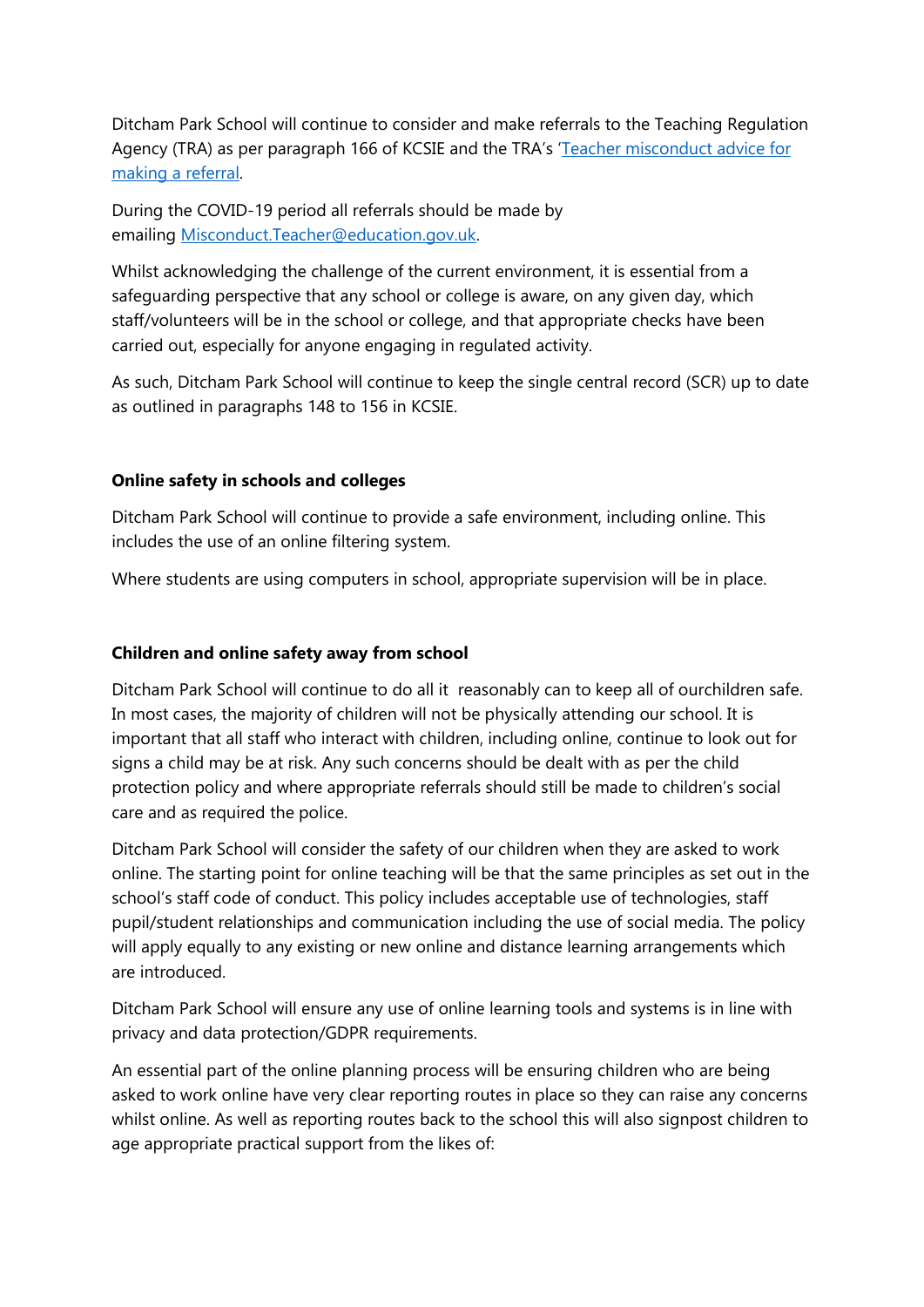- [Childline](https://www.childline.org.uk/?utm_source=google&utm_medium=cpc&utm_campaign=UK_GO_S_B_BND_Grant_Childline_Information&utm_term=role_of_childline&gclsrc=aw.ds&&gclid=EAIaIQobChMIlfLRh-ez6AIVRrDtCh1N9QR2EAAYASAAEgLc-vD_BwE&gclsrc=aw.ds) for support
- [UK Safer Internet Centre](https://reportharmfulcontent.com/) to report and remove harmful online content
- [CEOP](https://www.ceop.police.uk/safety-centre/) for advice on making a report about online abuse

School communications with parents will be used to reinforce the importance of children being safe online. We will ensure that parents and carers are aware of what their children are being asked to do online, including the sites they will asked to access and be clear who from the school their child is going to be interacting with online.

Support for parents and carers to keep their children safe online includes:

- [Internet matters](https://www.internetmatters.org/?gclid=EAIaIQobChMIktuA5LWK2wIVRYXVCh2afg2aEAAYASAAEgIJ5vD_BwE) for support for parents and carers to keep their children safe online
- [London Grid for Learning](http://www.lgfl.net/online-safety/) for support for parents and carers to keep their children safe online
- [Net-aware](https://www.net-aware.org.uk/) for support for parents and careers from the NSPCC
- [Parent info](https://parentinfo.org/) for support for parents and carers to keep their children safe online
- [Thinkuknow](http://www.thinkuknow.co.uk/) for advice from the National Crime Agency to stay safe online
- [UK Safer Internet Centre](https://www.saferinternet.org.uk/advice-centre/parents-and-carers) advice for parents and carers

# **Supporting children not in school**

Ditcham Park School is committed to ensuring the safety and wellbeing of all its Children and Young people.

Where the DSL has identified a child to be on the edge of social care support, or who would normally receive pastoral-type support in school, they should ensure that a robust communication plan is in place for that child or young person.

Details of this plan must be recorded on CPOMS.

The communication plans can include; remote contact, phone contact, doorstep visits. Other individualised contact methods should be considered and recorded.

Ditcham Park School and its DSL will work closely with all stakeholders to maximise the effectiveness of any communication plan.

This plan must be reviewed regularly (at least once a fortnight) and where concerns arise, the DSL will consider any referrals as appropriate.

The school will share safeguarding messages on its website.